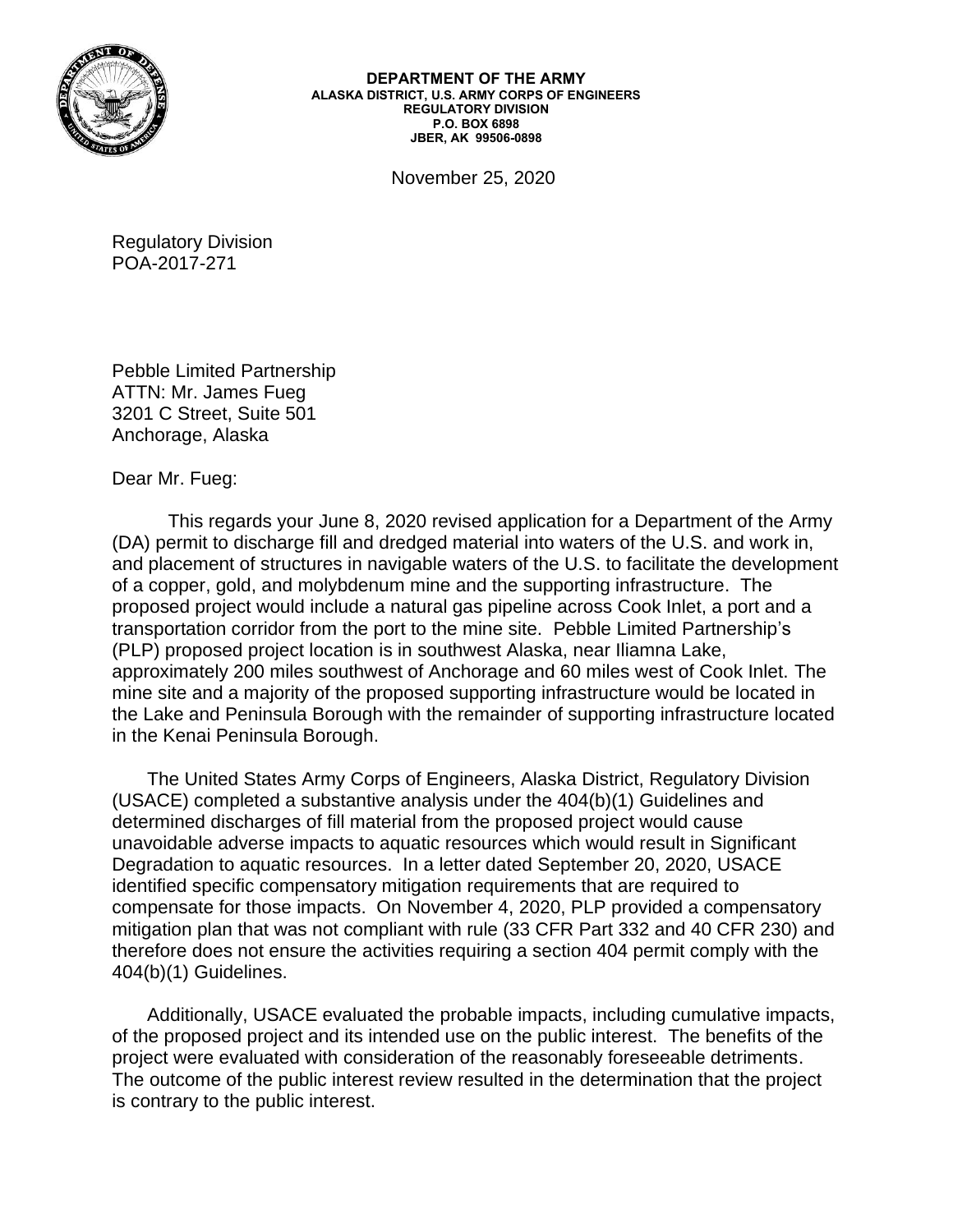The district engineer has determined that issuance of a permit for the proposed project described in your June 8, 2020 application would not comply with the 404(b)(1) Guidelines and would be contrary to the public interest. Accordingly, the district engineer is denying your application for a DA permit. The enclosed Record of Decision outlines in detail the reason for the denial of a permit for your proposed work. I am informing the Cooperating Agencies for the development of the Environmental Impact Statement of the decision by copy of this letter.

Also enclosed is a Notification of Administrative Appeal Options and Process and Request for Appeal form regarding this Department of the Army Permit action (see section labeled "Permit Denial").

The Record of Decision (ROD) is currently in production to convert the documents into PDFs. The ROD will be provided as soon as the conversion has been completed.

Please contact me or Shane McCoy, of my staff, via email at poaspecialprojects@usace.army.mil, by phone at (907) 753-2715 if you have any questions.

Sincerely,

David S. Hobbie

David S. Hobbie Chief, Regional Regulatory Division

**Enclosure**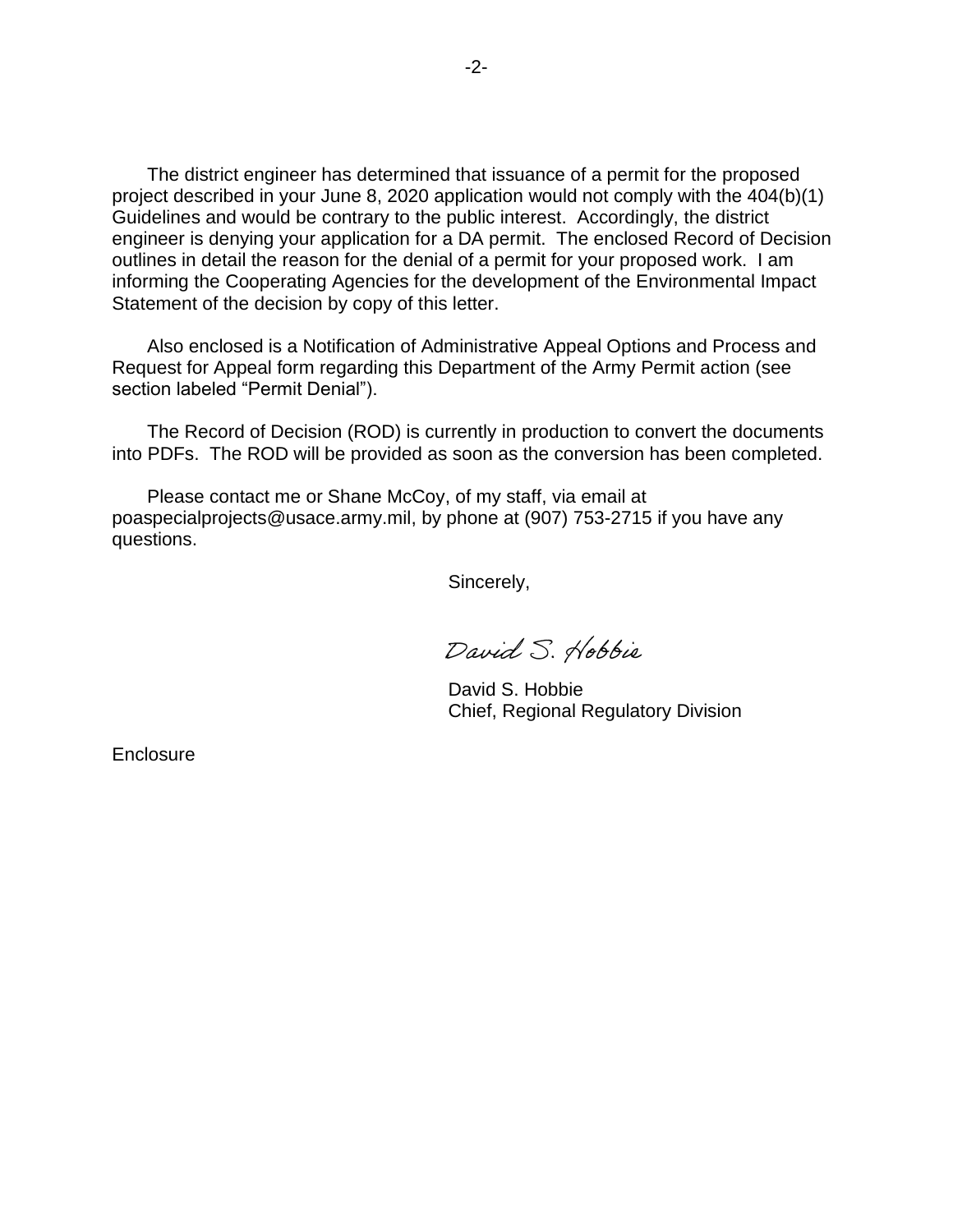CF: poaspecialprojects@usace.army.mil

Applicant:

Mr. James Fueg, jamesfueg@pebblepartnership.com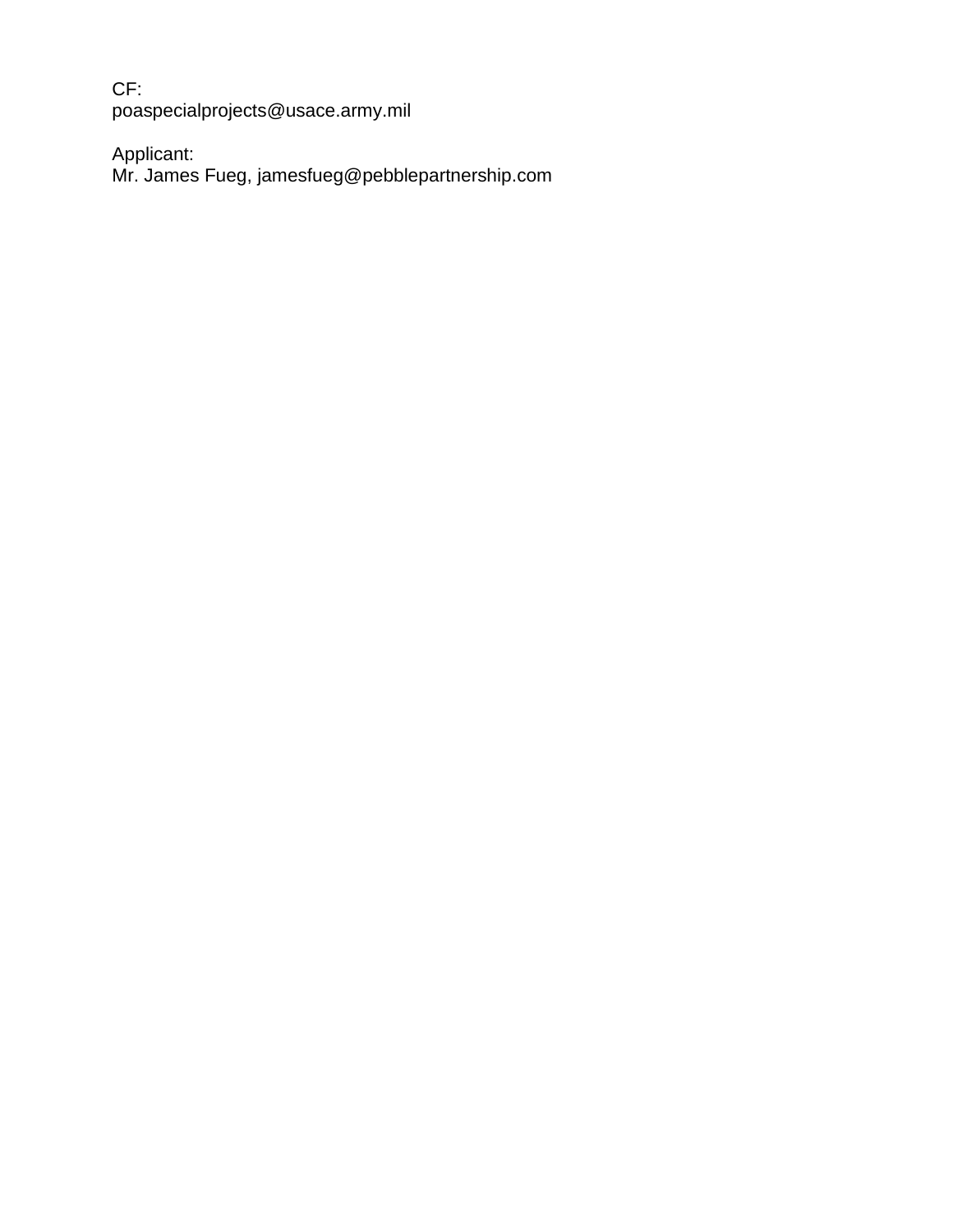## **NOTIFICATION OF ADMINISTRATIVE APPEAL OPTIONS AND PROCESS AND REQUEST FOR APPEAL**

|                                                                                                                                                                                                                                                                                                                   | Applicant: Pebble Limited Partnership                              | File Number: POA-2017-00271 | Date: 25 NOV |  |
|-------------------------------------------------------------------------------------------------------------------------------------------------------------------------------------------------------------------------------------------------------------------------------------------------------------------|--------------------------------------------------------------------|-----------------------------|--------------|--|
|                                                                                                                                                                                                                                                                                                                   |                                                                    |                             | 2020         |  |
| Attached is:                                                                                                                                                                                                                                                                                                      |                                                                    | See Section below           |              |  |
|                                                                                                                                                                                                                                                                                                                   | INITIAL PROFFERED PERMIT (Standard Permit or Letter of permission) |                             |              |  |
|                                                                                                                                                                                                                                                                                                                   | PROFFERED PERMIT (Standard Permit or Letter of permission)         |                             | B            |  |
|                                                                                                                                                                                                                                                                                                                   | PERMIT DENIAL                                                      |                             |              |  |
|                                                                                                                                                                                                                                                                                                                   | APPROVED JURISDICTIONAL DETERMINATION                              |                             |              |  |
|                                                                                                                                                                                                                                                                                                                   | PRELIMINARY JURISDICTIONAL DETERMINATION                           |                             |              |  |
|                                                                                                                                                                                                                                                                                                                   |                                                                    |                             |              |  |
| $\mathcal{A}$ and $\mathcal{A}$ and $\mathcal{A}$ and $\mathcal{A}$ and $\mathcal{A}$ and $\mathcal{A}$ and $\mathcal{A}$ and $\mathcal{A}$ and $\mathcal{A}$ and $\mathcal{A}$ and $\mathcal{A}$ and $\mathcal{A}$ and $\mathcal{A}$ and $\mathcal{A}$ and $\mathcal{A}$ and $\mathcal{A}$ and $\mathcal{A}$ and |                                                                    |                             |              |  |

SECTION I - The following identifies your rights and options regarding an administrative appeal of the above decision. Additional information may be found at

[http://www.usace.army.mil/CECW/Pages/reg\\_materials.aspx](http://www.usace.army.mil/CECW/Pages/reg_materials.aspx) or Corps regulations at 33 CFR Part 331

A: INITIAL PROFFERED PERMIT: You may accept or object to the permit.

- ACCEPT: If you received a Standard Permit, you may sign the permit document and return it to the district engineer for final authorization. If you received a Letter of Permission (LOP), you may accept the LOP and your work is authorized. Your signature on the Standard Permit or acceptance of the LOP means that you accept the permit in its entirety, and waive all rights to appeal the permit, including its terms and conditions, and approved jurisdictional determinations associated with the permit.
- OBJECT: If you object to the permit (Standard or LOP) because of certain terms and conditions therein, you may request that the permit be modified accordingly. You must complete Section II of this form and return the form to the district engineer. Your objections must be received by the district engineer within 60 days of the date of this notice, or you will forfeit your right to appeal the permit in the future. Upon receipt of your letter, the district engineer will evaluate your objections and may: (a) modify the permit to address all of your concerns, (b) modify the permit to address some of your objections, or (c) not modify the permit having determined that the permit should be issued as previously written. After evaluating your objections, the district engineer will send you a proffered permit for your reconsideration, as indicated in Section B below.

## B: PROFFERED PERMIT: You may accept or appeal the permit

- ACCEPT: If you received a Standard Permit, you may sign the permit document and return it to the district engineer for final authorization. If you received a Letter of Permission (LOP), you may accept the LOP and your work is authorized. Your signature on the Standard Permit or acceptance of the LOP means that you accept the permit in its entirety, and waive all rights to appeal the permit, including its terms and conditions, and approved jurisdictional determinations associated with the permit.
- APPEAL: If you choose to decline the proffered permit (Standard or LOP) because of certain terms and conditions therein, you may appeal the declined permit under the Corps of Engineers Administrative Appeal Process by completing Section II of this form and sending the form to the division engineer. This form must be received by the division engineer within 60 days of the date of this notice.

C: PERMIT DENIAL: You may appeal the denial of a permit under the Corps of Engineers Administrative Appeal Process by completing Section II of this form and sending the form to the division engineer. This form must be received by the division engineer within 60 days of the date of this notice.

D: APPROVED JURISDICTIONAL DETERMINATION: You may accept or appeal the approved JD or provide new information.

- ACCEPT: You do not need to notify the Corps to accept an approved JD. Failure to notify the Corps within 60 days of the date of this notice, means that you accept the approved JD in its entirety, and waive all rights to appeal the approved JD.
- APPEAL: If you disagree with the approved JD, you may appeal the approved JD under the Corps of Engineers Administrative Appeal Process by completing Section II of this form and sending the form to the division engineer. This form must be received by the division engineer within 60 days of the date of this notice.